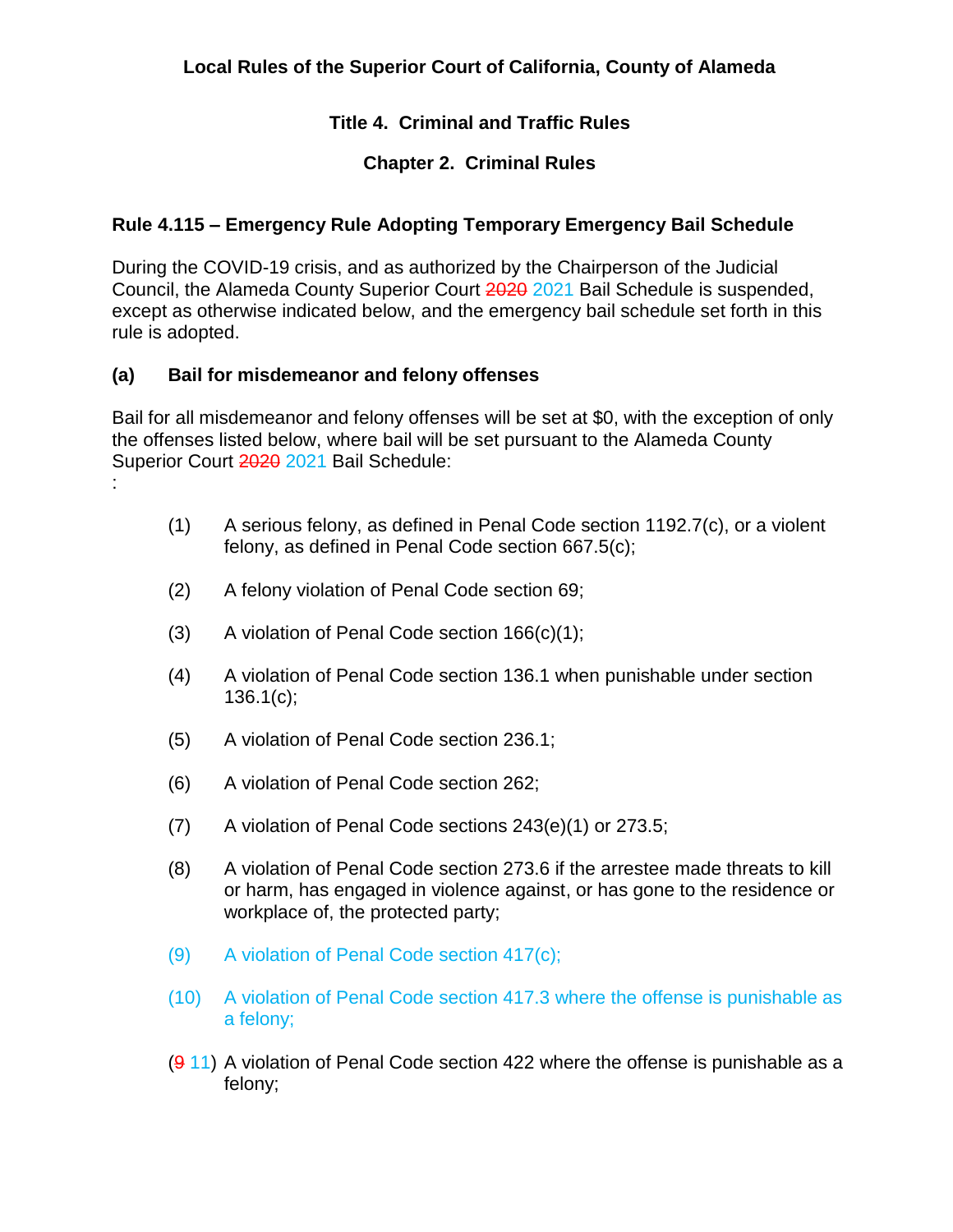# **Local Rules of the Superior Court of California, County of Alameda**

- (12) A violation of Penal Code section 626.9;
- $(10 13)$  A violation of Penal Code section 646.9;
- $(11 14)$  A violation of an offense listed in Penal Code section 290(c);
- (12 15) A violation of Vehicle Code sections 23152 or 23153;
- $(13 16)$  A felony violation of Penal Code section 463;
- (17) A felony violation of Penal Code section  $25400(c)(1) (c)(6)$ ;
- (18) A felony violation of Penal Code section  $25850(c)(1) (c)(6)$ ;
- $(14 19)$  A violation of Penal Code section 29800; and
- (20) A felony violation of Penal Code section 29805;
- (21) A felony violation of Penal Code section 29815;
- (22) A felony violation of Penal Code section 29820;
- (23) A felony violation of Penal Code section 29825;
- (24) A felony violation of Penal Code section 29900;
- (25) A violation of Penal Code section 30305;
- (26) A violation of Penal Code section 30600;
- (27) A violation of Penal Code section 30605;
- (28) A violation of Penal Code section 32625;
- (29) A violation of Penal Code section 33215;
- (30) A violation of Health and Safety Code section 11370.1; and
- $(1531)$  A misdemeanor or felony violation alleged to have been committed when the arrestee had been previously released on their own recognizance or pursuant to \$0 or other monetary bail.

# **(b) Bail for infraction offenses**

Bail for all infraction offenses will be set at \$0.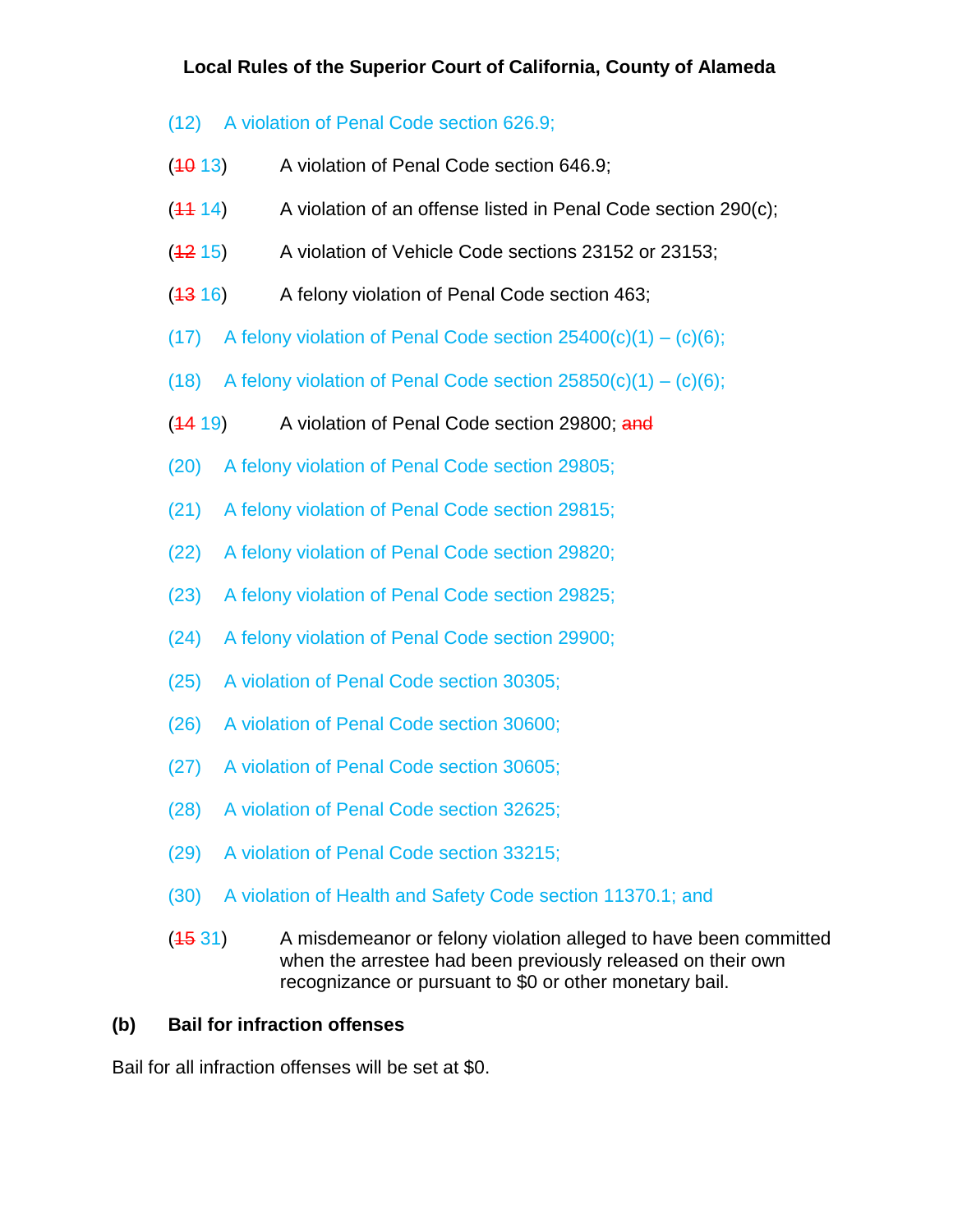### **Local Rules of the Superior Court of California, County of Alameda**

#### **(c) Bail for violations of post-conviction supervision**

(1) Misdemeanors

Bail for all violations of misdemeanor probation, whether the arrest is with or without a bench warrant, will be set at \$0.

- (2) Felonies
	- (i) Bail for all violations of felony probation, parole, post-release community supervision, or mandatory supervision, in which the original, underlying conviction was the same as one or more of those listed in exceptions (a)(1) through (a)( $\frac{45}{31}$ ) above, will be set at the amount listed in the Alameda County Superior Court 2020 2021 Bail Schedule for that conviction, including any enhancements.
	- (ii) Violations for failure to comply with terms of felony supervision, including felony probation, parole, or post release community supervision, that do not include as the basis of the petition the commission of a new offense otherwise provided for above will be set at \$5,000 (unless this emergency bail schedule mandates setting bail at \$0.00), unless there is a timely bail request pursuant to Penal Code section 1269c per subsection (c)(4) below and emergency Local Rule 4.116.
	- (iii) Where (i) there is a violation for failure to comply with the terms of felony supervision—including felony probation, parole, or post release community supervision—that is based on the commission of a new offense, and (ii) this emergency bail schedule otherwise mandates setting bail at \$0 or \$5,000, any peace officer making a related bail request pursuant to Penal Code section 1269c must timely comply with emergency Local Rule 4.116. Only upon timely compliance will the supervision violation based on the commission of a new offense be forwarded to the Probation Department for the completion of a risk assessment.

#### **(d) Ability to deny bail**

Nothing in this emergency bail schedule restricts the ability of the Court to set or deny bail as authorized by article I, sections 12 or 28(f)(3) of the California Constitution, including when setting bail on arrest warrants.

#### **(e) Clarification regarding \$0 bail**

Setting \$0 bail is intended to authorize the citation and release of arrestees. It is not the same as declining to set bail or entering a "no bail" order. Accordingly, if necessary for